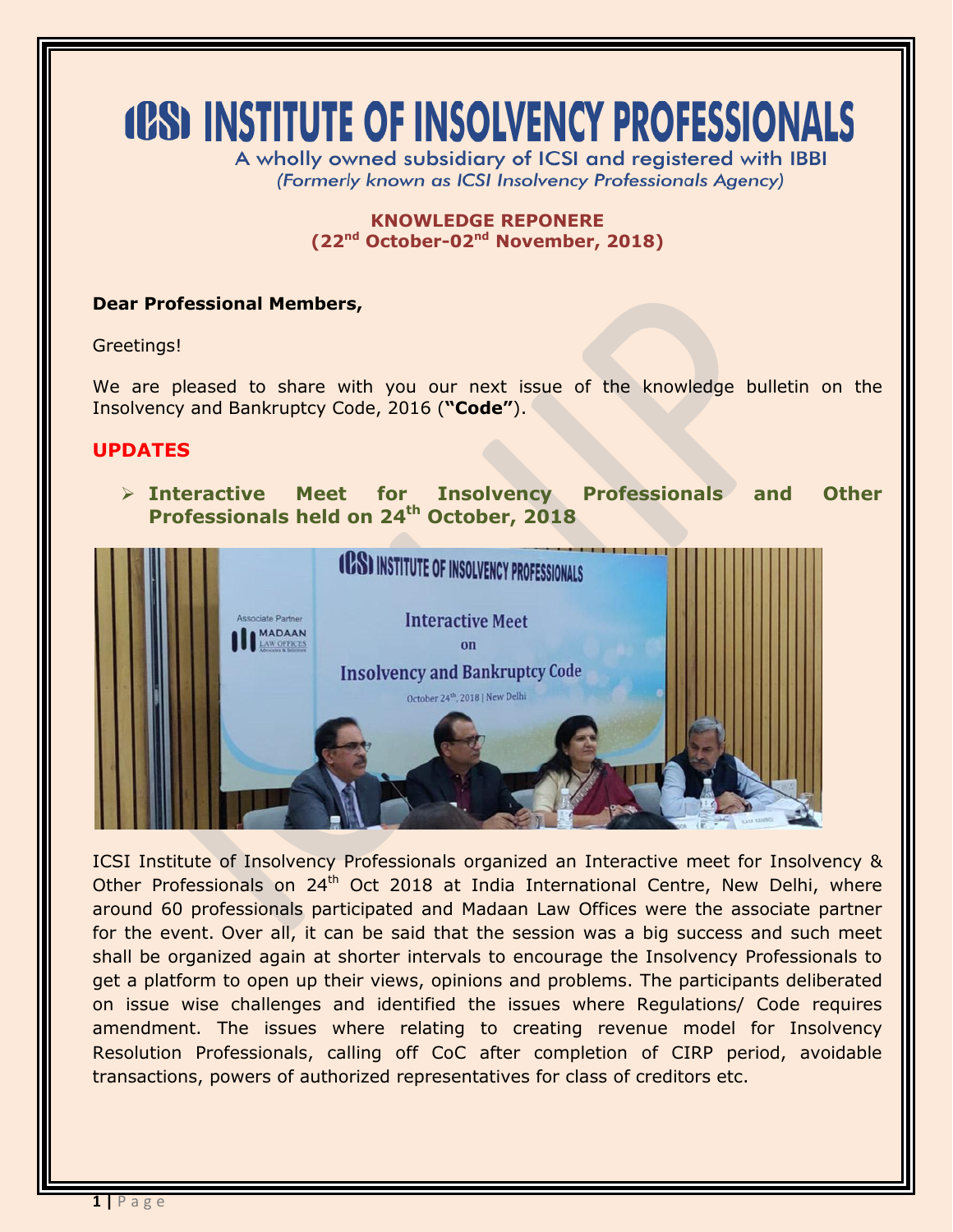## **Webinar on Role of RP in view of recent judicial pronouncements held on 23rd October, 2018**



ICSI Institute of Insolvency Professionals organized a Webinar on the topic '*Role of RP in view of recent judicial pronouncements'* on 23rd October, 2018. The Insolvency Professionals came up with their views, opinions and questions on the evolving Role of Insolvency Professionals as is stipulated in the circulars issued by IBBI and in various orders of NCLT and NCLAT which were responded by the faculty quite eloquently.

## **ADMITTED CASES**

Cases under the Code are being filed expeditiously across the various benches of National Company Law Tribunal ("**NCLT**"). The newly admitted cases with regard to CIRP under the Code are as below:

| $S_{1}$<br>No. | <b>Case Title</b>                                     | <b>Relevant Section</b>                                                                                  | <b>NCLT Bench</b> | <b>Amount in default</b><br>as mentioned in<br>application<br>(in Rupees) |
|----------------|-------------------------------------------------------|----------------------------------------------------------------------------------------------------------|-------------------|---------------------------------------------------------------------------|
| $1$ .          | <b>Machines</b><br><b>PMT</b><br>Limited              | Section 7 of the<br>Code dealing with<br>initiation<br>of<br>the l<br>CIRP by financial<br>creditor.     | Mumbai            | 119 Crores                                                                |
| 2.             | In the matter of<br>M L Mansukhani<br>& Co. Pvt. Ltd. | Section 7 of the<br>Code dealing with<br>initiation<br>the l<br>of -<br>CIRP by operational<br>creditor. | Mumbai            | 1.18 Crore                                                                |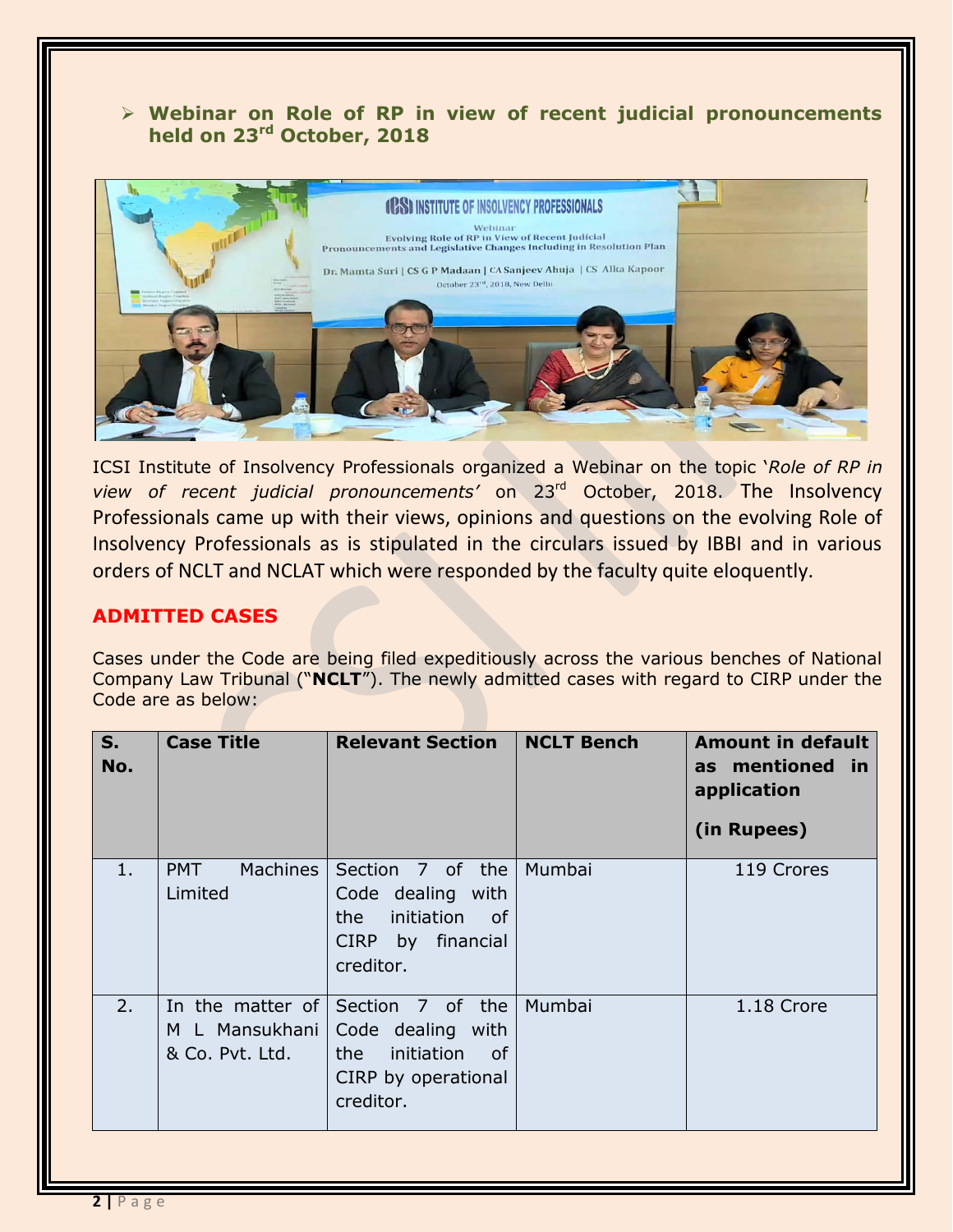| 3. | Maharashtra<br>Aluminium<br>Alloys Pvt. Ltd.                                    | In the matter of Section $\overline{7}$ of the<br>Code dealing with<br>$8$ the<br>initiation<br><b>of</b><br>CIRP by financial<br>creditor. | Mumbai           | 61 Lakh     |
|----|---------------------------------------------------------------------------------|---------------------------------------------------------------------------------------------------------------------------------------------|------------------|-------------|
| 4. | In the matter of<br>Polymers<br>Harsh<br>(India) Ltd.                           | Section 9 of the<br>Code dealing with<br>initiation<br><b>of</b><br>the<br>CIRP by operational<br>creditor.                                 | Ahmedabad        | 1.23 Lakhs  |
| 5. | In the matter of<br>Akhil<br>Logistics<br><b>Private Limited</b>                | Section 9 of the<br>Code dealing with<br>initiation<br>the<br><sub>of</sub><br>CIRP by operational<br>creditor.                             | Mumbai           | 89 Lakhs    |
| 6. | In the matter of<br>Pradeep<br>Downhole<br>Equipments<br><b>Private Limited</b> | Section 7 of the<br>Code dealing with<br>initiation<br>the<br><b>of</b><br>CIRP by financial<br>creditor.                                   | <b>New Delhi</b> | 45 Lakhs    |
| 7. | In the matter of<br>Snowqueen<br>Private<br><b>Towers</b><br>Limited            | Section 7 of the<br>Code dealing with<br>initiation<br>the<br>of<br><b>CIRP</b><br>by financial<br>creditor.                                | Kolkata          | 3.45 Crores |
| 8. | Amazon<br>Enterprises<br>Pvt.<br>Ltd                                            | In the matter of Section 9 of the<br>Code dealing with<br>initiation<br>the<br><b>of</b><br>CIRP by operational<br>creditor.                | Hyderabad        | 2.61 Crores |
| 9. | In the matter of<br>Liners India Ltd.                                           | Section 7 of the<br>Code dealing with<br>initiation<br>the<br><b>of</b><br>CIRP by financial<br>creditor.                                   | Hyderabad        | 60 Lakhs    |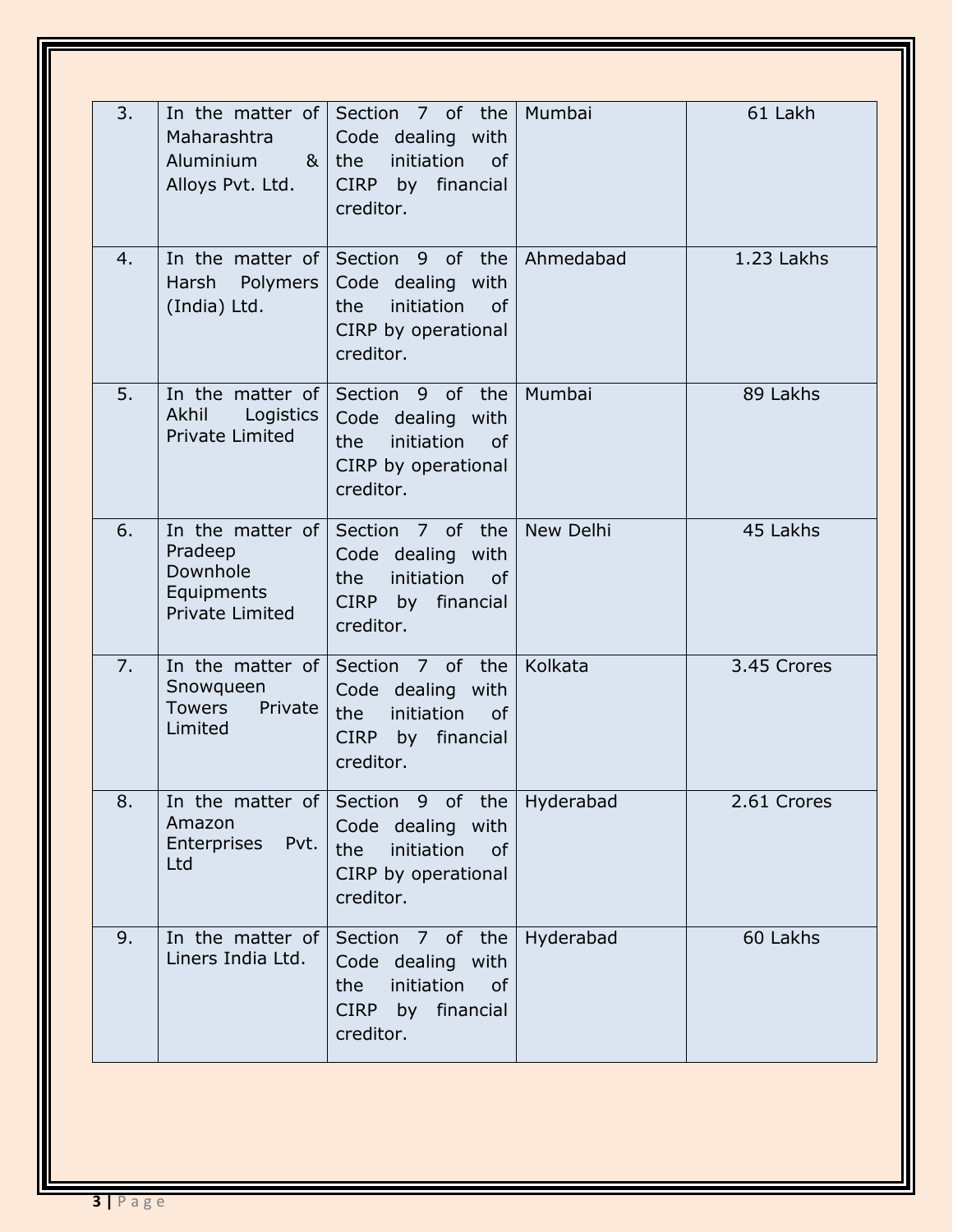# **LIST OF COMPANIES THAT HAVE RECENTLY UNDERGONE LIQUIDATION**

| S. No            | <b>Case Title</b>                                                                                                                                                               | <b>Bench</b>     | <b>Date of Order</b> |
|------------------|---------------------------------------------------------------------------------------------------------------------------------------------------------------------------------|------------------|----------------------|
| 1.               | In the matter of BMM Ispat<br>Limited                                                                                                                                           | Mumbai           | 22.10.18             |
| 2.               | In the matter of Anil Ltd                                                                                                                                                       | Ahmedabad        | 25.10.18             |
| 3.               | In the matter of Andaman Sea<br>Foods Pvt. Ltd.                                                                                                                                 | Kolkata          | 25.10.18             |
| 4.               | In the matter of Forgings Pvt.<br>Ltd.                                                                                                                                          | <b>New Delhi</b> | 26.10.18             |
| 5.               | <b>Biotropics</b><br>the<br>of the contract of the contract of the contract of the contract of the contract of the contract of the contract<br>matter<br>In<br>Pharma Pyt. Ltd. | <b>New Delhi</b> | 26.10.18             |
| 6.               | In the matter of Kamineni Steel<br>& Power India Pvt. Ltd                                                                                                                       | Hyderabad        | 26.10.18             |
| $\overline{7}$ . | In the matter of Rasoya Proteins<br>Ltd.                                                                                                                                        | Mumbai           | 30.10.18             |

# **LIST OF COMPANIES THAT HAVE RECENTLY UNDERGONE RESOLUTION**

| <b>S. No   Case Title</b>                            | <b>Bench</b> | <b>Date of Order</b> |
|------------------------------------------------------|--------------|----------------------|
| In the matter of Parte Casters   Mumbai<br>Pvt. Ltd. |              | 22.10.18             |

# **BRIEF OF JUDGEMENTS**

| <b>S.</b><br>No. | <b>Case Details</b>            | Date of<br><b>Order</b> | <b>Courts</b> | <b>Brief</b>                               | <b>Case link</b>  |
|------------------|--------------------------------|-------------------------|---------------|--------------------------------------------|-------------------|
|                  | the matter of $23.10.18$<br>In |                         | Supreme       | An application was   https://ibbi.go       |                   |
|                  | Transmission                   |                         | Court         | moved to NCLT $u/s$ $\sqrt{v.in/webadmin}$ |                   |
|                  | <b>of</b><br>Corporation       |                         |               | of IBC. NCLT /pdf/order/201<br>9           |                   |
|                  | Andhra Pradesh                 |                         |               | dismissed                                  | the 8/Oct/33945 2 |
|                  | Limited<br><b>Vs</b>           |                         |               | petition observing 018 Judgemen            |                   |
|                  | Equipment                      |                         |               | that the very claims t 04-Oct-             |                   |
|                  | <b>Conductors</b><br>and       |                         |               | were subject matter   2018 2018-           |                   |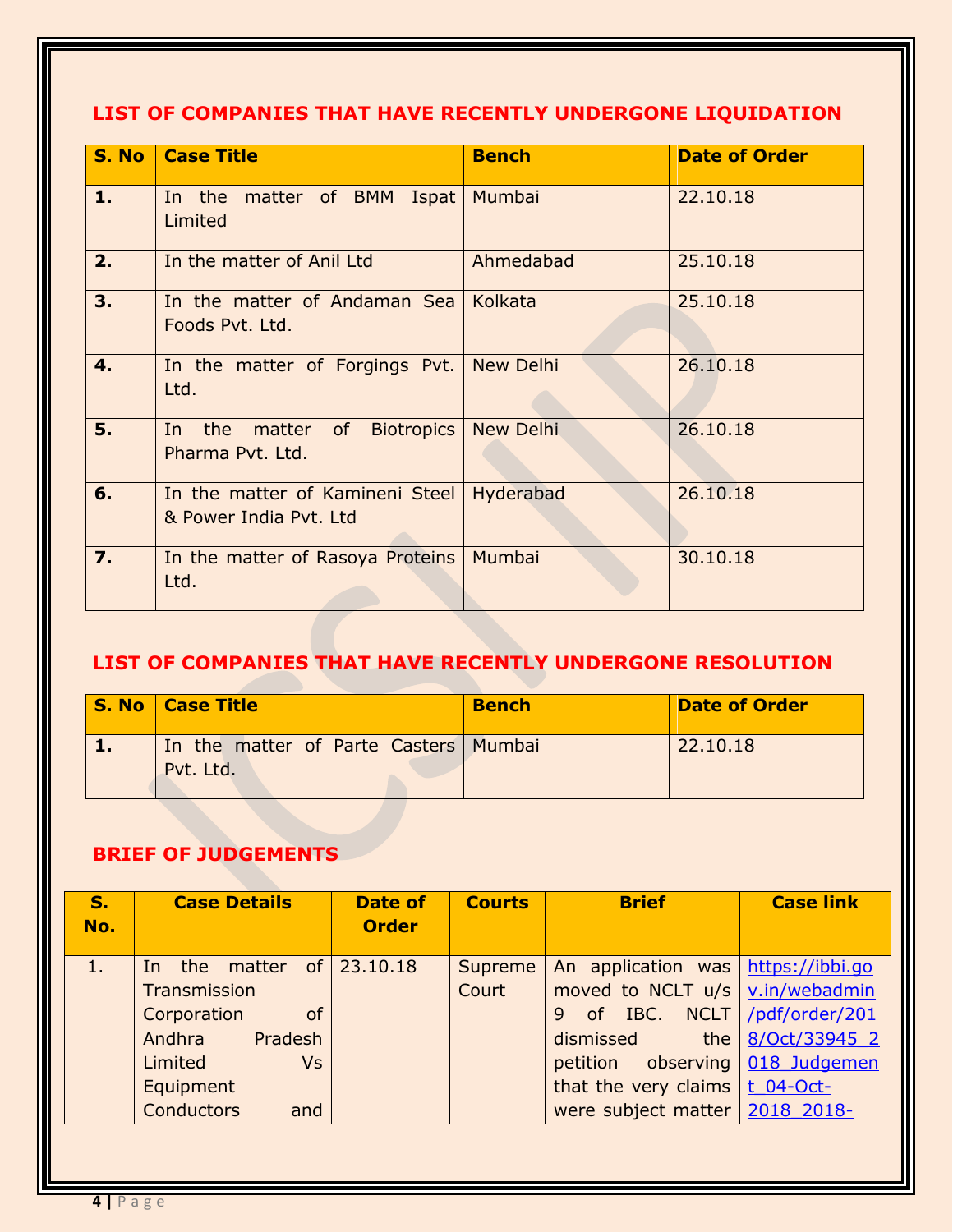| <b>Cables Limited</b> | of arbitration and                                                                                                        | $10-$        |
|-----------------------|---------------------------------------------------------------------------------------------------------------------------|--------------|
|                       | the<br>award<br>$was \mid$                                                                                                | 04%2015:36:2 |
|                       | passed rejecting                                                                                                          | 0.pdf        |
|                       | these<br>claims<br>as                                                                                                     |              |
|                       | time-barred.                                                                                                              |              |
|                       |                                                                                                                           |              |
|                       |                                                                                                                           |              |
|                       | In the appeal filed                                                                                                       |              |
|                       | before NCLAT, it                                                                                                          |              |
|                       | observed that<br>$\overline{a}$                                                                                           |              |
|                       | prima facie case has                                                                                                      |              |
|                       | been made out by                                                                                                          |              |
|                       | the petitioner and                                                                                                        |              |
|                       | said that if appeal is                                                                                                    |              |
|                       | allowed<br>and                                                                                                            |              |
|                       | corporate                                                                                                                 |              |
|                       | insolvency                                                                                                                |              |
|                       | resolution process is                                                                                                     |              |
|                       | initiated<br>against                                                                                                      |              |
|                       | Transmission                                                                                                              |              |
|                       | Corporate of Andhra                                                                                                       |              |
|                       | Pradesh Ltd., the                                                                                                         |              |
|                       | government                                                                                                                |              |
|                       | undertaking may                                                                                                           |              |
|                       | face trouble.                                                                                                             |              |
|                       |                                                                                                                           |              |
|                       | Hon'ble Supreme                                                                                                           |              |
|                       | Court observed that                                                                                                       |              |
|                       |                                                                                                                           |              |
|                       | Insolvency<br>and                                                                                                         |              |
|                       | Bankruptcy Code is                                                                                                        |              |
|                       | not intended to be                                                                                                        |              |
|                       | substitute to a                                                                                                           |              |
|                       | recovery forum. It                                                                                                        |              |
|                       | is also laid down                                                                                                         |              |
|                       | that whenever there                                                                                                       |              |
|                       | is existence of real                                                                                                      |              |
|                       | dispute, the IBC                                                                                                          |              |
|                       | provisions cannot                                                                                                         |              |
|                       | be invoked. It has                                                                                                        |              |
|                       | also set aside order                                                                                                      |              |
|                       | dated September                                                                                                           |              |
|                       | 04, 2018 passed by                                                                                                        |              |
|                       | the the state of the state of the state of the state of the state of the state of the state of the state of the<br>NCLAT. |              |
|                       | However, It was                                                                                                           |              |
|                       |                                                                                                                           |              |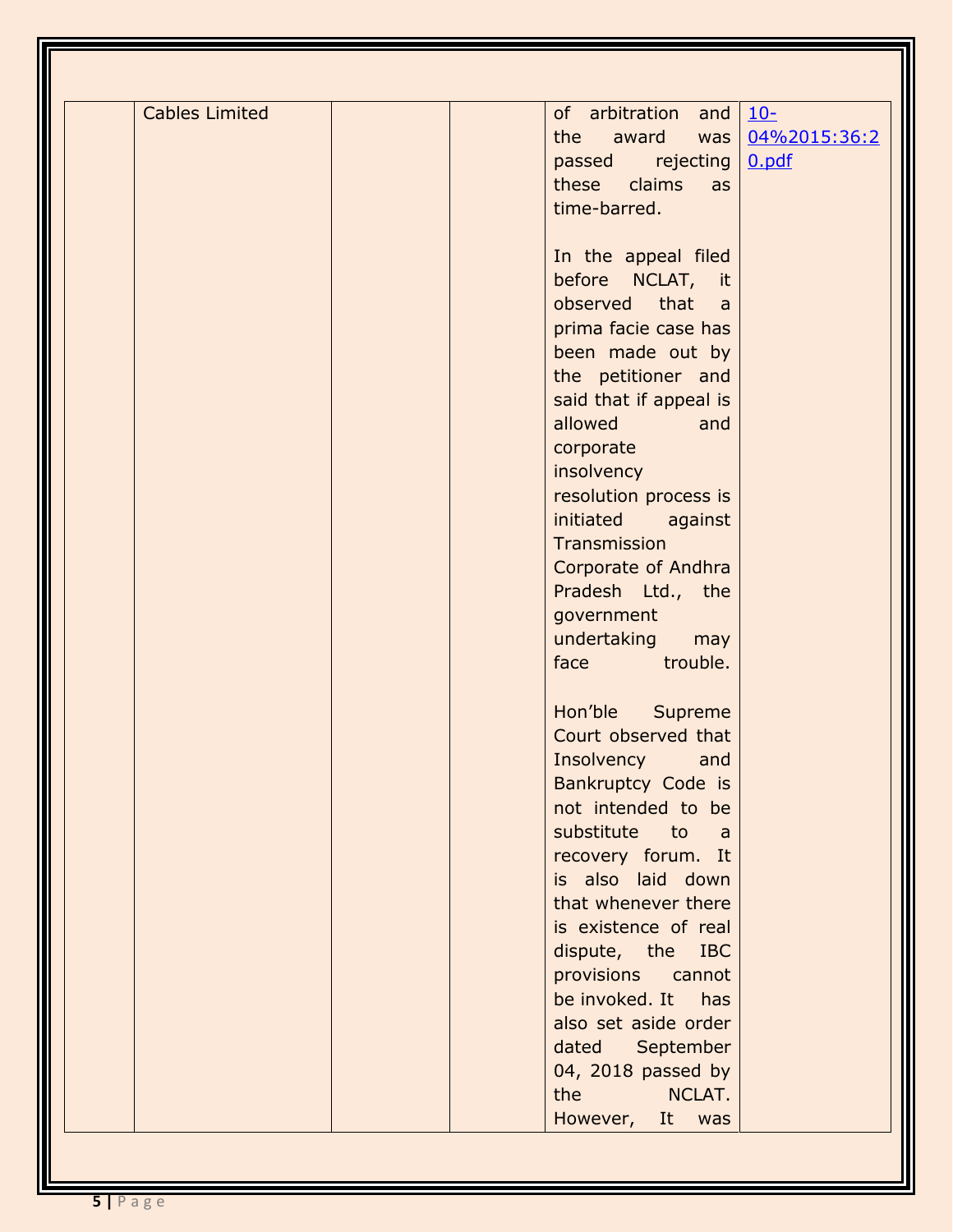|    |                                                                                                                      |              | further observed<br>that as the Court<br>has<br>into<br>gone<br>merits and found<br>that order of the<br>NCLT is justified, no<br>purpose would be<br>served if the matter<br>is remanded back to<br><b>NCLAT</b><br>the<br>for<br>deciding the appeal<br>filed. Accordingly<br>the<br>Appeal<br>was<br>dismissed.                                                                                                                                                        |                                                                                                                                                                                                                                                                                                                |
|----|----------------------------------------------------------------------------------------------------------------------|--------------|---------------------------------------------------------------------------------------------------------------------------------------------------------------------------------------------------------------------------------------------------------------------------------------------------------------------------------------------------------------------------------------------------------------------------------------------------------------------------|----------------------------------------------------------------------------------------------------------------------------------------------------------------------------------------------------------------------------------------------------------------------------------------------------------------|
| 2. | In the matter of $26.10.18$<br>Gaurav<br>Hargovindbhai Dave<br>Vs.<br>Asset<br>Reconstruction<br>Cmpany (India) Ltd. | <b>NCLAT</b> | IRP was directed to<br>the  <br>ensure<br>following:<br><b>that</b><br>the<br>$\bullet$<br>company<br>remains<br>on<br>going and the<br>manufacturin<br>and<br>$\mathbf{g}$<br>production of<br>the company<br>do not suffer.<br>payment<br>of<br>employees/w<br>orkmen<br>are<br>made<br>on<br>time.<br>if<br>any<br>material<br><b>is</b><br>supplied<br>during<br>corporate<br>resolution<br>process,<br>the<br>payment<br>must be paid<br>the<br>to<br>supplier/credi | https://ibbi.go<br>v.in/webadmin<br>/pdf/order/201<br>8/Oct/26th%2<br>00ct%202018<br>%20in%20the<br>%20matter%2<br>Oof%20Gaurav<br>%20Hargovind<br>bhai%20Dave<br>%20Vs%20Ass<br>et%20Reconstr<br>uction%20Cmp<br>wages to the any%20(India)<br>%20Ltd.%20&<br>%20Anr. 2018<br>$-10-$<br>31%2011:04:3<br>2.pdf |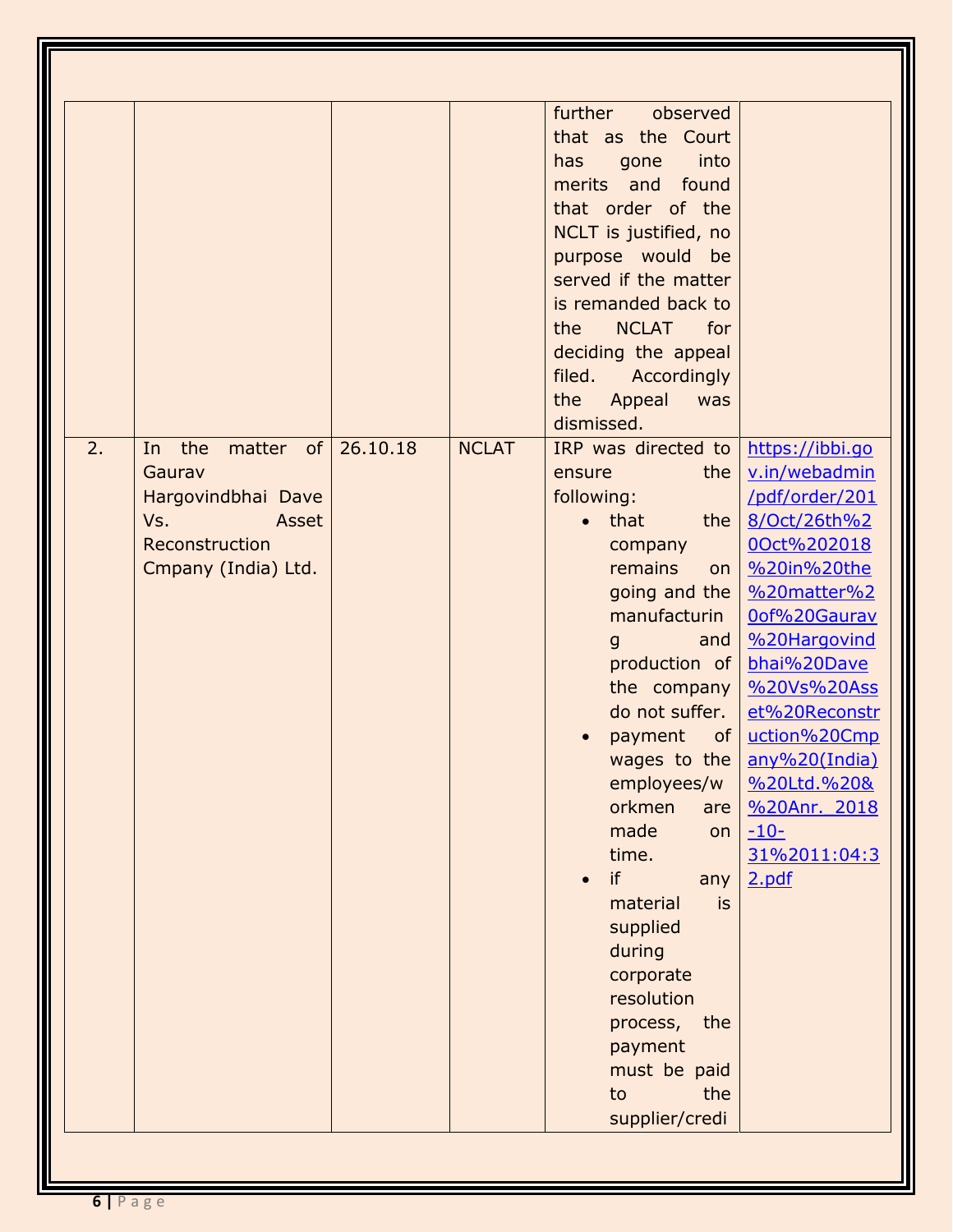|    |                                                                                 |          |             | tor.<br>If necessary,<br>will take aid<br>of<br>(suspended)<br><b>Board</b><br><b>of</b><br>Directors.<br>Further, it also<br>directed the Bank<br>having account of<br>the<br>corporate<br>debtor to cooperate<br>with the Insolvency<br><b>Resolution</b><br>Professional<br>to<br>the<br>ensure<br>compliance of the<br>above directions.                                                                                                                                                                                                                                        |                                                                                                                                                                                                                                                            |
|----|---------------------------------------------------------------------------------|----------|-------------|-------------------------------------------------------------------------------------------------------------------------------------------------------------------------------------------------------------------------------------------------------------------------------------------------------------------------------------------------------------------------------------------------------------------------------------------------------------------------------------------------------------------------------------------------------------------------------------|------------------------------------------------------------------------------------------------------------------------------------------------------------------------------------------------------------------------------------------------------------|
| 3. | In the matter of $M/s$<br><b>Usha</b><br><b>Tubes</b><br>and<br>Pipes Pvt. Ltd. | 30.10.18 | <b>NCLT</b> | Adjudicating<br>Authority had to <u>v.in/webadmin</u><br>decide whether<br>interest<br>fee<br>deposited will fall<br>under the category<br>of debt or not. The<br>dispute arose out of $ $<br>the lease agreement<br>$entered$ by the<br>petitioner and the <u>OPvt.%20Ltd.</u><br>respondent.<br>the<br>parties<br>petitioner<br>Respondent were<br>directed<br>to<br>approach<br>the $\vert$<br>Arbitrator as per the<br>existence of specific<br>Article (Article 16)<br>of arbitration<br>as<br>admitted by both<br>the parties under<br>provisions<br>of<br>Arbitration<br>and | https://ibbi.go<br>/pdf/order/201<br>8/Oct/30th%2<br>00ct%202018<br>%20in%20the<br>%20matter%2<br>0of%20Usha%<br>20Tubes%20an<br>d%20Pipes%2<br>Both   %20CP%20(IB<br>i.e. 1%20No.%202<br>and $24-9-HDB$ -<br>2018 2018-<br>$10-$<br>31%2011:54:5<br>4.pdf |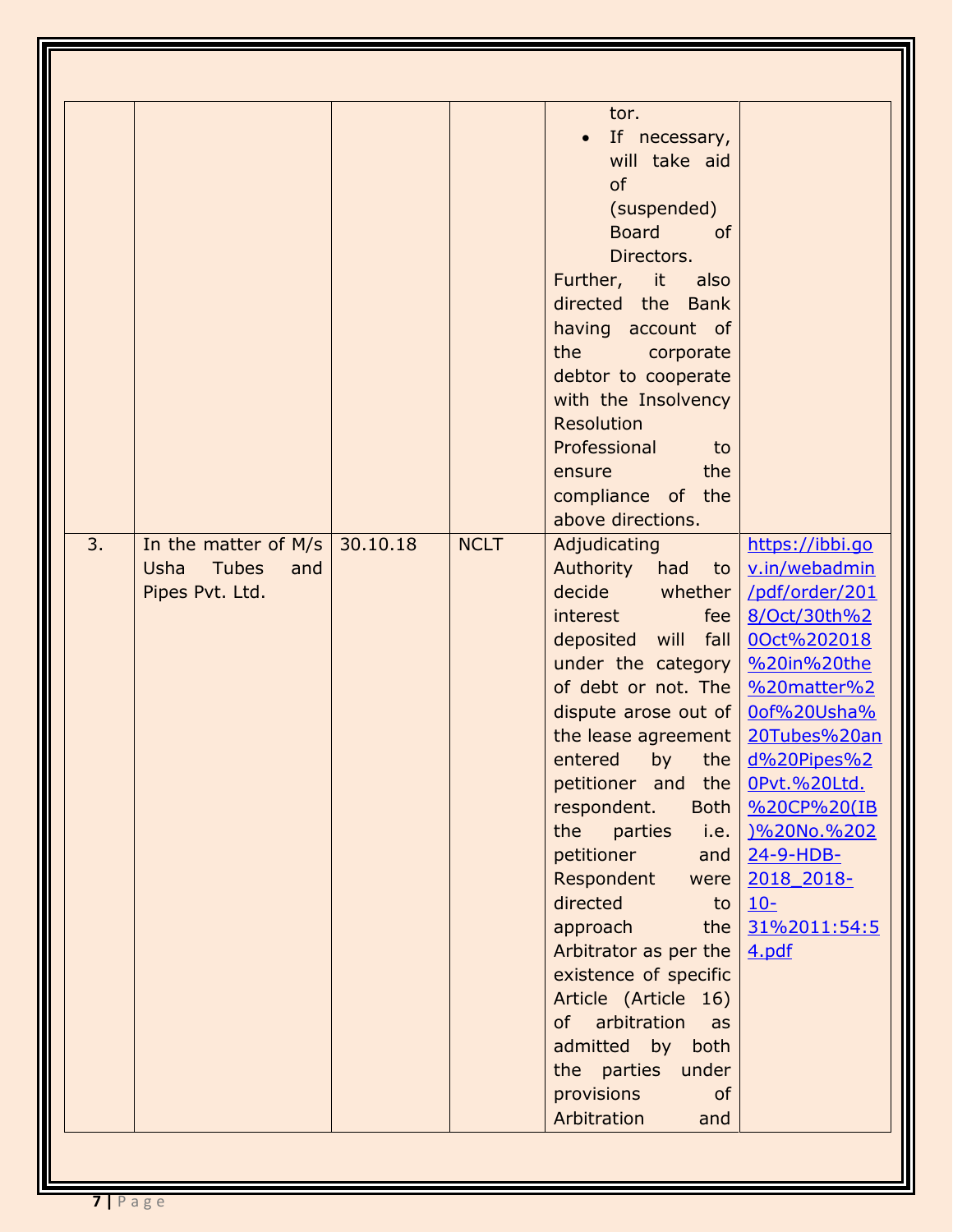|    |                                                                     |          |             | Conciliation<br>Act,<br>1996.<br><b>The</b><br>application<br>was<br>disposed of.                                                                                                                                                                                                                                                                                                                                                                                                                                                                                                                                                                                                                                                                                                                                                                      |                                                                                                                                                                                                                                                                                   |
|----|---------------------------------------------------------------------|----------|-------------|--------------------------------------------------------------------------------------------------------------------------------------------------------------------------------------------------------------------------------------------------------------------------------------------------------------------------------------------------------------------------------------------------------------------------------------------------------------------------------------------------------------------------------------------------------------------------------------------------------------------------------------------------------------------------------------------------------------------------------------------------------------------------------------------------------------------------------------------------------|-----------------------------------------------------------------------------------------------------------------------------------------------------------------------------------------------------------------------------------------------------------------------------------|
| 4. | the<br>matter of<br>In<br>Polychroic<br>Petrochemicals Pvt.<br>Ltd. | 23.10.18 | <b>NCLT</b> | It was<br>observed<br>that the resolution<br>plan submitted by<br>the<br>suspended<br>Promoter/Director<br>of the Corporate<br>Debtor was not put<br>before the COC for<br>consideration<br>its<br>and was rejected by<br>the RP himself.<br>Further, considering<br>the<br>facts<br>and<br>circumstances<br>of<br>the case, statutory<br>developments and<br>the Judgement of<br>the<br>Hon'ble<br>Supreme<br>Court<br>referred<br>to, the<br>Adjudicating<br>Authority<br>directed<br>the suspended<br>Promoter/Director<br>to submit a legally<br>valid resolution plan<br>within seven days<br>from the date of<br>this order to RP and<br>RP to put before the<br>COC, and after that<br>the COC shall take a<br>formal decision, on<br>merits<br>of<br>the<br>resolution<br>plan,<br>either accepting or<br>rejecting<br>the<br>resolution plan. | https://ibbi.go<br>v.in/webadmin<br>/pdf/order/201<br>8/Oct/23rd%2<br>00ct%202018<br>%20in%20the<br>%20matter%2<br>0of%20Polychr<br>oic%20Petroch<br>emicals%20Pvt<br>.%20Ltd.%20C<br>P%201313-<br><b>I&amp;BP-NCLT-</b><br>MAH-<br>2017 2018-<br>$10 -$<br>26%2017:49:3<br>5.pdf |